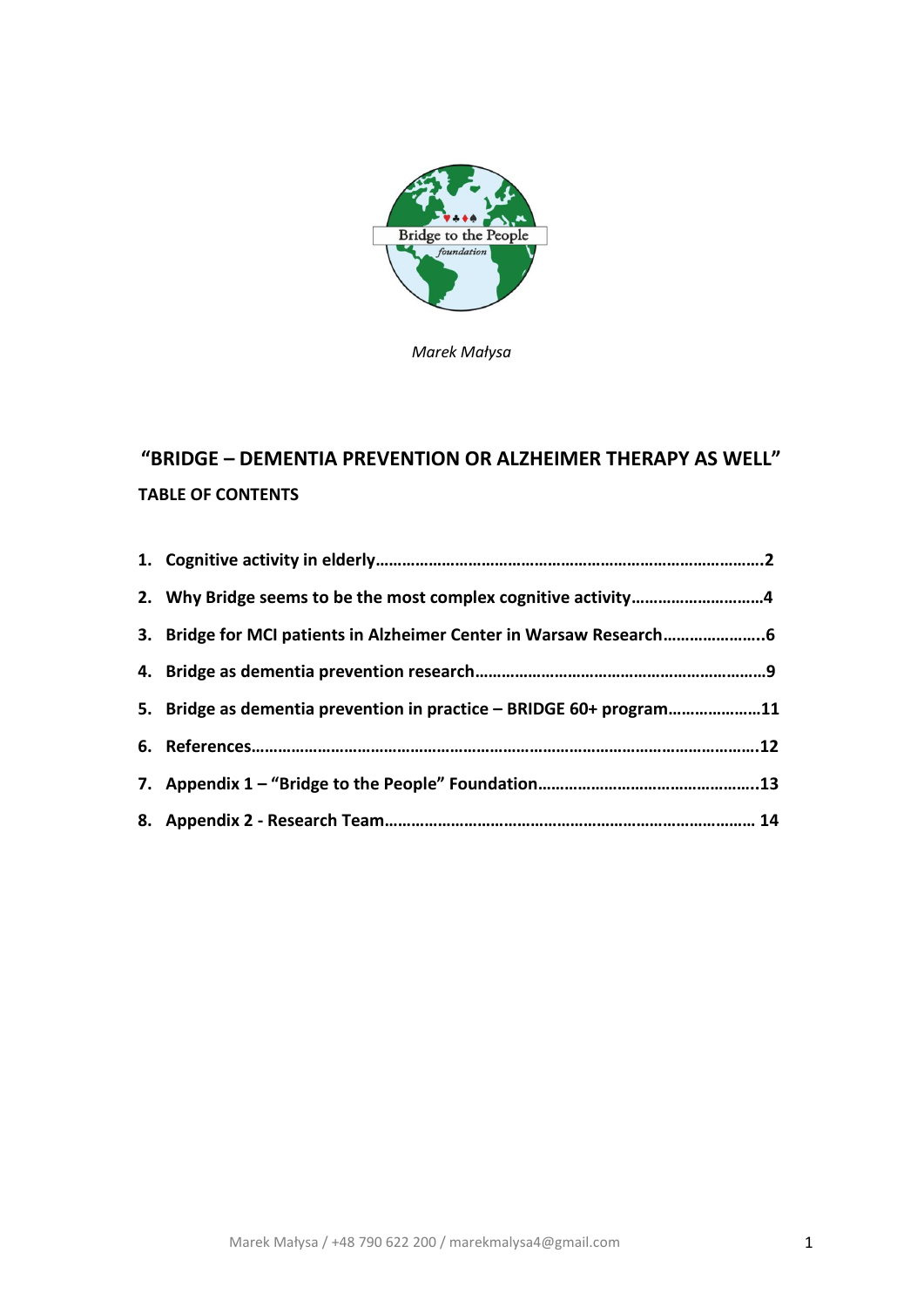#### **COGNITIVE ACTIVITY IN ELDERLY**

As life expectancy increases, the percentage of people over 65 years old in population will soon cross 25%. We have to find ways to help them maintain good health including brain health.

In 2011 WHO (1) signalized increasing risk of dementia. One of the recommended strategies is promoting cognitive activity which could probably prevent or delay the onset of dementia.

In GCBH (Global Council on Brain Health) Recommendations on Cognitively Stimulating Activities (2 GCBH 2017) we can find following "consensus statements":

- learning a new skill, or engaging in leisure activities that are mentally challenging (challenge a person's ability to think), provide benefits for adult brain health,

- these activities can help you maintain your brain and cognitive abilities, such as your memory, thinking, attention and reasoning skills as you age,

- observational studies suggest that cognitively stimulating activities may enhance a person's cognitive reserve and this may allow people to cope better with age-related brain changes as well as may reduce a person's risk of developing dementia due to Alzheimer disease and reduce the severity of symptoms if a person develops the disease,

- most commercial products marketed as "brain games" are not what GCBH means when discussing the benefits of cognitive training,

- training on a specific cognitive ability may improve that ability even when a person has mild cognitive impairment (MCI),

- a few studies examining the long-term effects of cognitive training have shown continued benefit even after training stops.

"FINGER Study of Multidomain Two-Year Randomized Trial to Prevent Cognitive Impairment" published at Alzheimer Prevention Bulletin January 2013 (3), cognitive training and social activities are included with significant effects.

In "EPIDEMIOLOGY", 2016 Sept 27, "Late-Life Cognitive Activity and Dementia" (4) Sajeev & Coauthors conclude: "*Our systematic Review and Bias Analyses provide support for the hypothesis that life-long cognitive activity offers some reduction in AD and all-cause dementia risk. However, more data are needed to confirm this relationship (…)*".

In "STAJE", 28.05.2015 edition (5), we can find the following recommendations based on research:

- brain plasticity effectively endorses something that long been suspected: the more we use our brains, the better they work,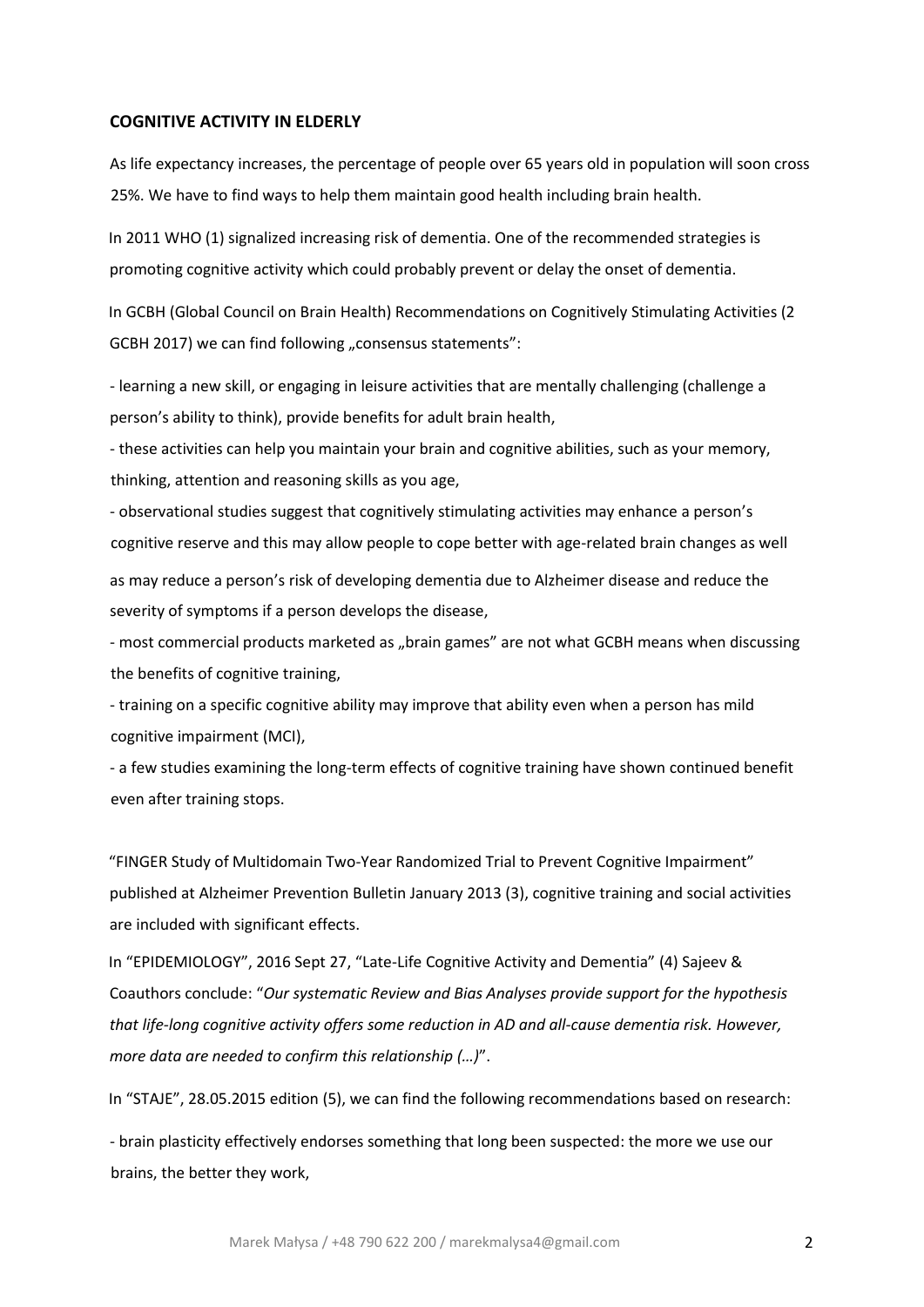- mental exercise can successfully hold off the onset of dementia, albeit not prevent it forever. In Alzheimer Prevention Bulletin 18.10.2016 (6) we can find dr Blacker from Psychiatry of Harvard Medical School confirming what's in (4).

The cognitive activity was significantly associated with reduced risk of dementia. "*The results were similar for Alzheimer disease (AD) and vascular dementia. In linear mixed models, increased participation in cognitive activities at the baseline was associated with reduced rates of decline in memory*" reports J. Vorgese (7). He and his team made his research on a cohort of 469 subjects 75 years of age without dementia on the baseline. Through 5 years dementia developed in 124 subjects.

Analysing reports of A. Engving, Journal Alzheimer Disease 2014,41,779-791 (13) and L. Maffei Sci.Rep.2017,7,39471 (14) we can define conclusion:

"**Multi-cognitive training in older adults can mitigate age-related and functional alternations in the brain, thereby helping to reduce or delay age-related cognitive decline, which in turn supports accomplishments of everyday tasks and independent living**".

The similar conclusion we can find in American Psychology, 2016 May-June;71:268-275 (11): "*Behavioral prevention strategies can help maintain high levels of cognition and functional integrity, and can reduce this social, medical and economic burden associated with cognitive ageing and ageassociated neurodegenerative diseases*".

Most interesting and depth review of possible interventions into healthy ageing and cognitive stimulation presents R. Ashworth, Prof. Samantha Punch and Dr Caroline Small (10) confirming all cited above conclusions. They also are trying to answer if Bridge card game is linked to dementia.

Therefore, the report of National Academies of Science, June 22, 2017 (8) must be surprising. NAS, Engineering and Medicine committee has concluded that current evidence does not support a mass public education campaign to encourage people to adopt specific interventions to prevent cognitive decline or dementia. But on the other hand, the committee also cited "encouraging although inconclusive" evidence for, among others, cognitive training.

Cognitive training – interventions aimed at enhancing reasoning, memory and speed of processing. In my opinion, they did not want to give support to offered commercially computer-based training applications.

# **WHY BRIDGE SEEMS TO BE THE MOST COMPLEX COGNITIVE ACTIVITY?**

Card game called Bridge is, from the theory of games point of view, random decision game. It is also only one and very last mind sport where a computer program did not beat World Champions.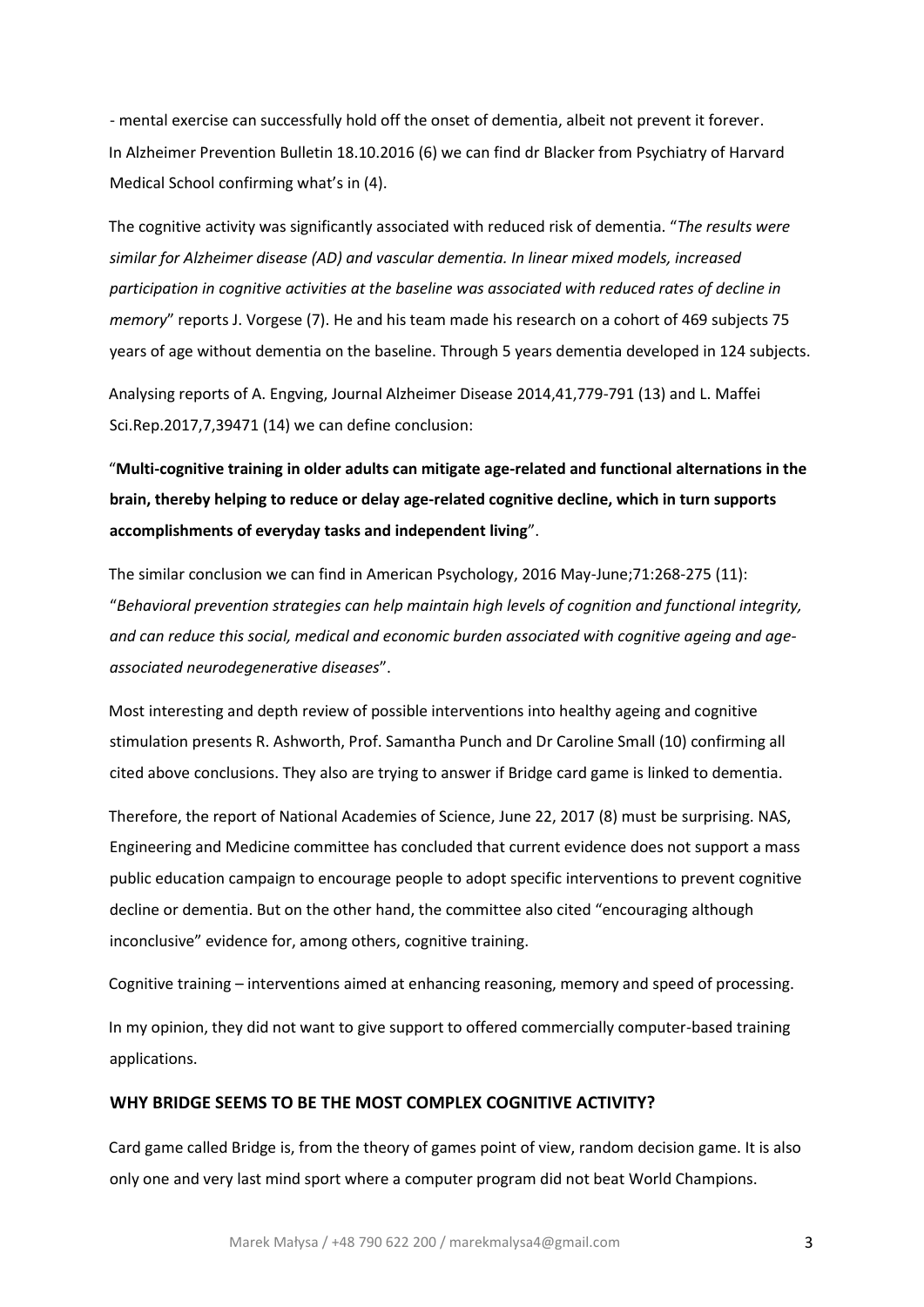"*Bridge players plan ahead, they use working memory, they deal with sequencing, initiation and numerous other higher-order functions with which dorsolateral cortex is involved*" reports prof M. C. Diamond from The University of California, Berkeley Nov.2000 (9). She also reported her earlier research results: "*Playing bridge lowers a chance of developing Alzheimer disease by as much as 75%".*

Very first research connected with Bridge has been reported in 1990 by L. C. Smith and A. A. Hartley in Gerontological Society of America (17). "*Results indicated that the players outperform nonplayers in measures of working memory and reasoning however the rival hypothesis that bridge playing selects for individuals who perform better at working memory and reasoning tasks could not be rejected*".

Joseph Coyle, a professor of psychiatry and neuroscience at Harvard Medical School, analysing Vorgheses study asked: "*How can molecular determinism of Alzheimer disease be trumped by elderly peoples card-playing?*" and answered his question: "*using the mind causes rewiring of the brain, sprouting new synapses….it may cause the generation of new neurons*", "*so psychology trumps biology*." (15)

From cooperation between Dutch Bridge Federation and Mulier Institute findings presented in NIVEL in 2011 and 2012 (12) are as follows: bridge provides a social network, bridge effectively counters loneliness, bridge raises happiness.

Dutch Bridge Federation (NBB) on that base started very first social bridge promoting program "Denken & Doen" ("Think and act").

Researchers at the University of California, Irvine studying group of more than 14.000 people 65+ have shown that people who play Bridge on a regular bases show a reduced risk of developing dementia and other ageing debilitating diseases i.e. Alzheimer (16).

"STAJE" – Supporting Jewish Baby Boomers (5) reports:

"*Bridge is more than just an enjoyable pastime. Scientific studies have shown that playing bridge has demonstrable benefits for mental fitness and brain health in seniors. Specifically, playing bridge is particularly effective at delaying the onset of Alzheimer and other forms of dementia. The complex rules, bidding structure, and social interaction…force the brain to create new connections and prevent the build-up of the amyloid deposits shown to cause Alzheimer*".

Finally, once again we look into (10) Ashworth, Punch and Small exploring the links between Bridge and dementia. After very complex neurological and sociological review we came to an important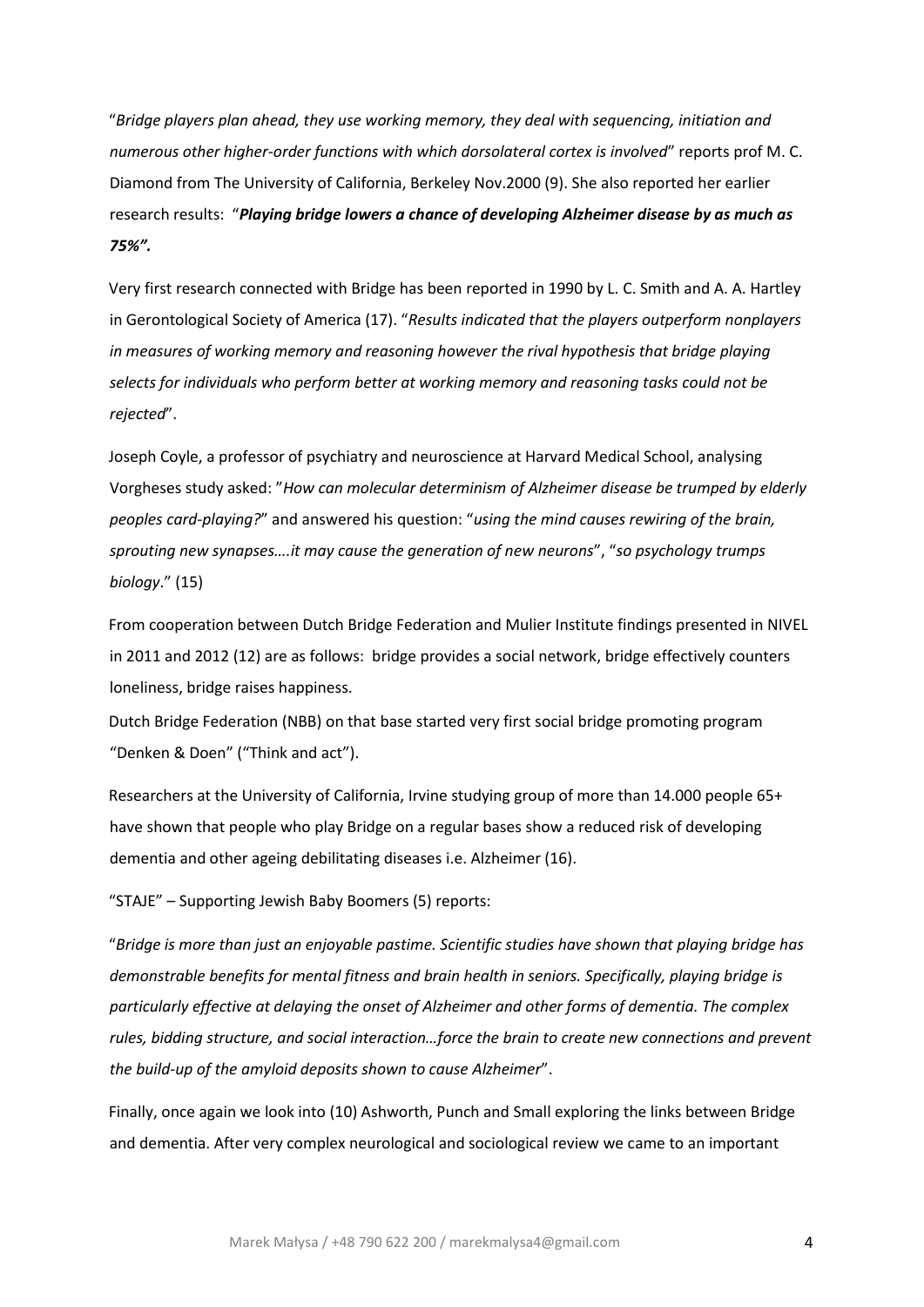message from Wenisch (18): "*recent evidence demonstrate that cognitive stimulation therapy can give positive impact also in people with Mild Cognitive Impairment*".

One of the conclusions of their review is: "*It is unclear from the research available whether people with dementia can learn or play Bridge, but the potential for it to be a cognitively stimulating and social interactive activity suggests it is worth considering in more detail".*

My conclusion is that we need more research to be run and to prove that particularly Bridge, as highlevel mind activity, is good and can be recommended preventive strategy against dementia as well as can be a part of therapy for people with MCI.

In December 2017 at Nicolaus Copernicus University in Toruń (Poland) the very first in Bridge International Scientific Conference took place. It was dedicated to this game only. Scientists from Scotland, Netherlands, Italy, France, Croatia, Hungary, Norway and Poland attended two-day meetings.

Presidents of World Bridge Federation (WBF) and European Bridge League (EBL) were also there. One of the effects was establishing "Bridge & Science Committee" of WBF.

Committee member Prof Samantha Punch from University of Stirling (Scotland) started research on Sociology of Bridge and soon very first PhD will be promoted there.

In Poland Foundation "Bridge to the People" started scientific research, in cooperation with Nicolaus Copernicus University Educational Department, Cognitive Laboratory and its Collegium Medicum. Later also Gdańsk Medical University declared cooperation in research. More about Foundation in Appendix 1.

Later two more International Scientific Conferences about Bridge took place in Toruń again in 2018 and Zagreb (Croatia) in 2019. The Fourth Conference is scheduled for July 2021 in Scotland.

# **BRIDGE FOR MCI PATIENTS IN ALZHEIMER CENTER IN WARSAW RESEARCH Objective**

In April 2018 Alzheimer Center in Warsaw accepted bridge lessons for their patients with Mild Cognitive Impairment. Following GCBH recommendations (2) we tried to check if MCI patients can learn new skills and play a simple version of bridge. We found the management of Alzheimer Center open for this experimental method of, what we hoped to be, therapy.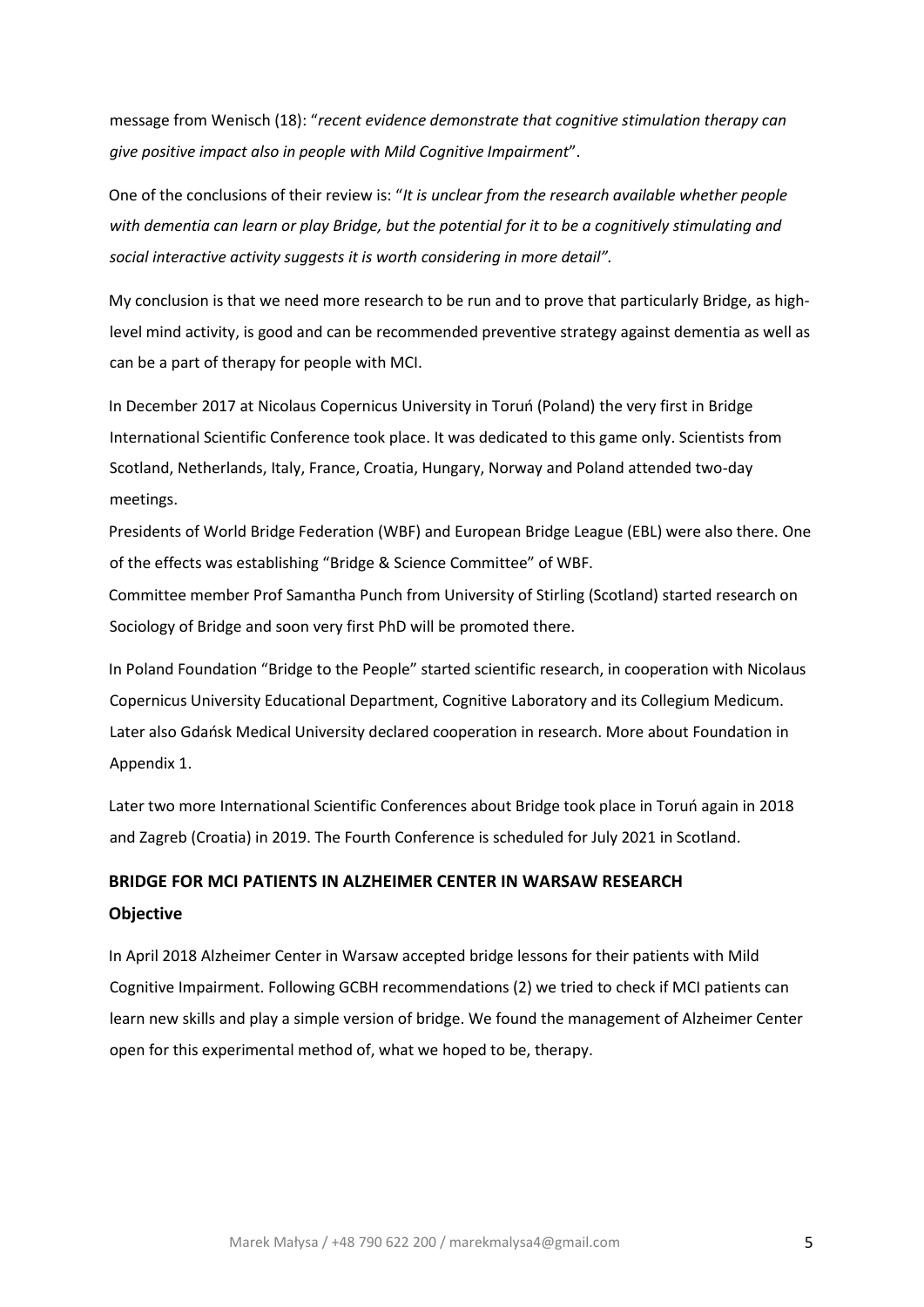### **Design, Patients**

We got 20 volunteers being patients of Alzheimer Center (out of 120 brought to the Center by their families every day ) there who wanted to learn bridge. Initially, they could not count to ten and keep cards in hand properly and none of them played bridge before.

All of them with diagnosed Alzheimer Disease (AD). Shortly only 13 of them stayed in the group which we called "bridge". Dropouts were caused by unacceptable behavior or other health problems.

Same time we selected "control" group from outstanding patients also with diagnosed AD and reduced them to 13 persons similar to "bridge" one in terms of age and gender.

Both groups had standard therapies during all research period. Additionally "bridge" group had once a week 3 hours lessons of this game and later just playing bridge. The Project was designed for one year for research purpose and is still continued as therapy.

### **Baseline parameters**

All patients from both groups were tested with Mini-Mental State Examination (19) and average results in "bridge" group was 25,3 and "control" one 24,7.

Both groups had 10 female and 3 male members with an average age in "bridge" group 81,15 and "control" 81,53.

### **Bridge lessons**

None of our patients played bridge earlier in his life so rules of the game were for them totally new. Having problems with counting, adding or deducting they slowly started to do it correctly. Week by week, in 3 hours sessions divided by 15 minutes break, they made progress. We did not teach them bidding so they had to play or defend given contract. After 6 months 13 of them (out of initial 20) played a regular game and stayed in the group. Counting to 40, adding and deducting was not a big problem anymore for those who stayed. If we consider that initially they had problems in counting to ten and keeping cards properly in hand, return to using mathematics is impressive. Some of them played also at home with families when taken from Alzheimer Center in the afternoon.

In teacher's opinion, there were no significant changes in cognitive ability during this one year of bridge lessons. Even now when we continue therapy already 2 years no decline is observed.

#### **Outcome measures**

After one year of our experimental lessons all of them were measured by the same Mini-Mental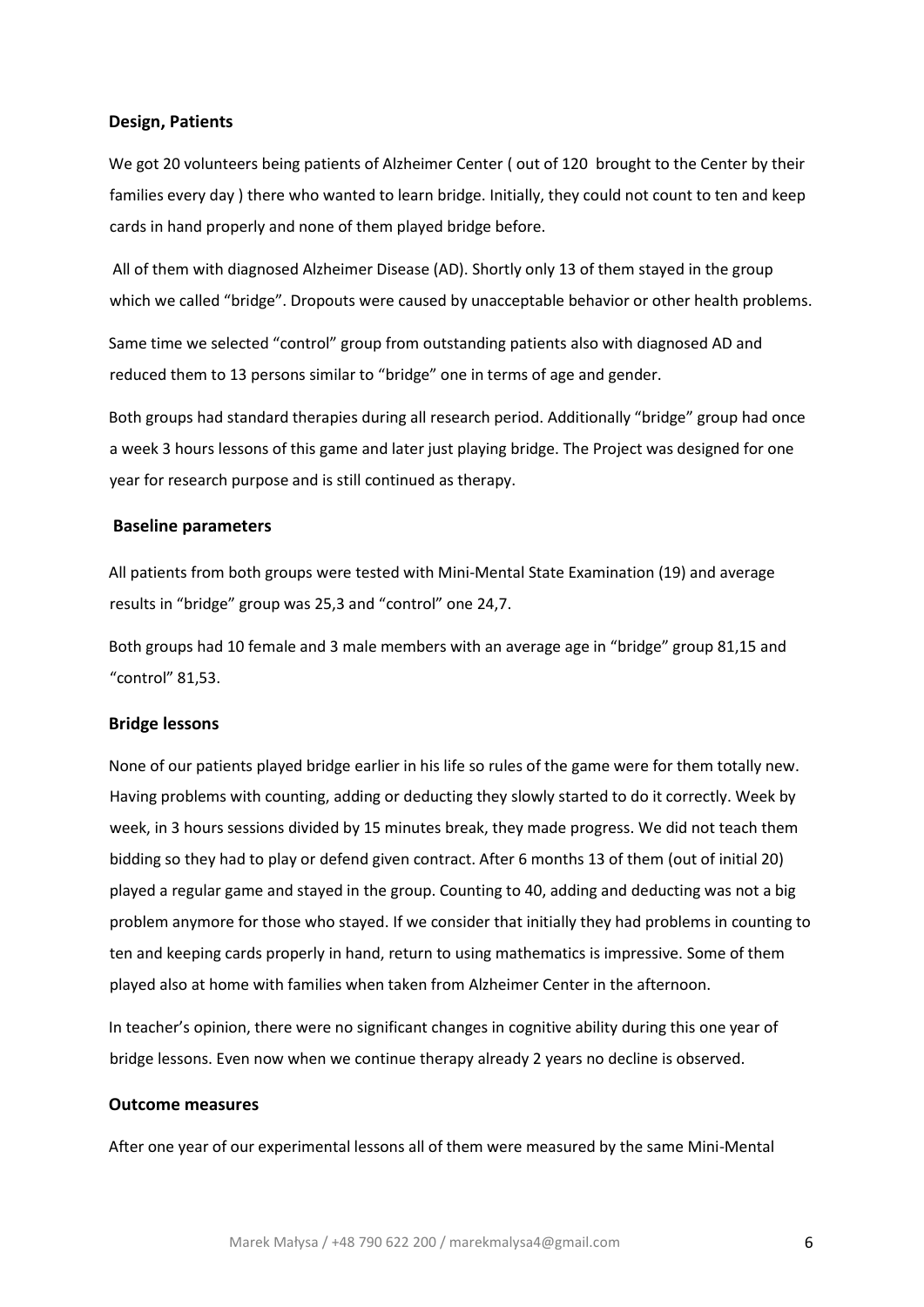State Examination and results were as below:

# **Table 1. Bridge group**

|    |        |     | MMSE    | <b>MMSE</b> |
|----|--------|-----|---------|-------------|
| No | Female | Age | Initial | Final       |
|    | / Male |     |         |             |
| 1  | F      | 90  | 30      | 26          |
| 2  | M      | 70  | 22      | 27          |
| 3  | F      | 96  | 27      | 26          |
| 4  | F      | 67  | 25      | 25          |
| 5  | F      | 83  | 22      | 21          |
| 6  | F      | 83  | 29      | 27          |
| 7  | F      | 79  | 29      | 27          |
| 8  | M      | 89  | 27      | 27          |
| 9  | F      | 92  | 27      | 24          |
| 10 | F      | 95  | 26      | 19          |
| 11 | M      | 73  | 26      | 27          |
| 12 | F      | 60  | 18      | 17          |
| 13 | F      | 78  | 21      | 20          |

# **Table 2. Control group**

|                |        |     | MMSE    | MMSE  |
|----------------|--------|-----|---------|-------|
| No             | Female | Age | Initial | Final |
|                | / Male |     |         |       |
| $\mathbf{1}$   | F      | 89  | 27      | 21    |
| 2              | M      | 77  | 24      | 26    |
| 3              | M      | 83  | 24      | 18    |
| 4              | F      | 80  | 25      | 19    |
| 5              | F      | 76  | 25      | 27    |
| 6              | F      | 78  | 25      | 25    |
| $\overline{7}$ | M      | 89  | 18      | 15    |
| 8<br>9         | F      | 86  | 23      | 23    |
|                | F      | 83  | 29      | 27    |
| 10             | F      | 88  | 22      | 21    |
| 11             | F      | 75  | 27      | 22    |
| 12             | F      | 85  | 26      | 26    |
| 13             | F      | 73  | 26      | 17    |

- for **"bridge**" group average results of the final test was 24,8 so **th**e **loss of cognitive ability 1,22** 

**points,**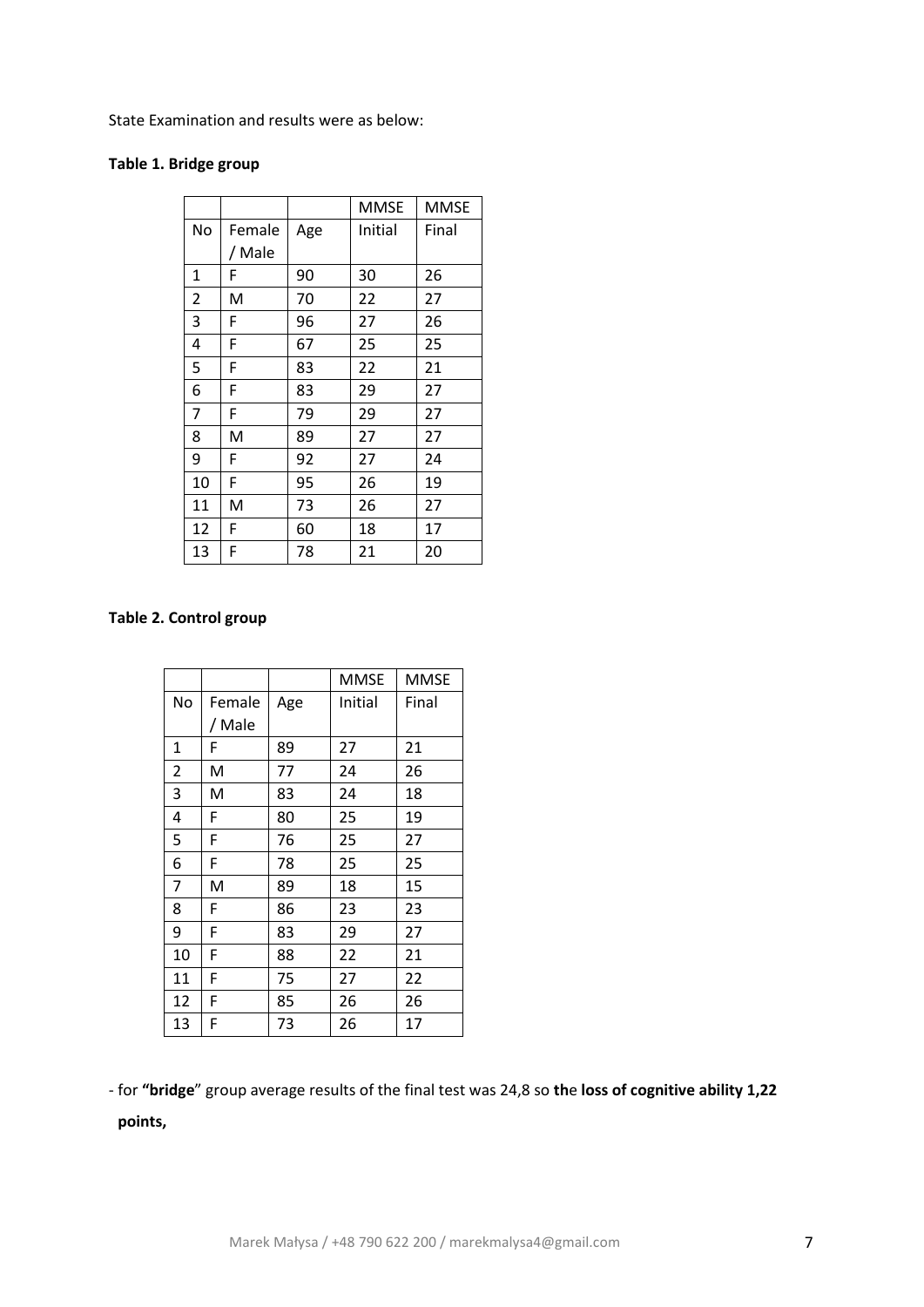- for "**control"** group average results of the final test was 22,07 so **the loss of cognitive ability 2,63** points,

According to Folstein scale (19) of MMSE "**control**" group on average **dropped to lower level**.

Even if the loss in the "control" group was more than double against "bridge" one this difference is not statistically significant. T- test didn't confirm that fact so it may happened that this difference is incidental. However Important is that even patients with MCI can learn new skills. Knowing that bridge is most complex and difficult mind game, as well as the only one where computer program cannot beat World Champions, the fact that new skill they got is just bridge is impressive.

We can clearly say that bridge can be treated as one of the best therapies for patients with diagnosed AD at the MCI stage. Of course, it can be also an important part of any multi-domain strategies to prevent dementias.

**Deeper and wider in terms of evaluating methods studies and research are needed** and "Bridge to the People" Foundation is going to start it as soon as possible. Of course, it is no longer possible to make low cost like pilot one we just presented.

# **BRIDGE AS DEMENTIA PREVENTION RESEARCH**

Following NAS (8) recommendations, in June 2019, Foundations "Bridge to the People" research team (Team presented in App.2) started pilot study how bridge can prevent dementia in an elderly. Later the same team will make bigger research on the base of pilot study results.

#### **Objective**

"Bridge as dementia prevention" was designed to assess the efficacy of learning and playing bridge on change of cognitive ability in people over 60 years old. The pilot study started in two Welfare Homes in Toruń (Poland) and will take 6 months.

#### **Design, Patients**

45 people over 60 years old selected randomly from 270 residents of two Welfare Homes were divided into 3 groups of 15 people each:

- bridge group,
- bridge and physical exercises,
- control without bridge lessons and physical exercises.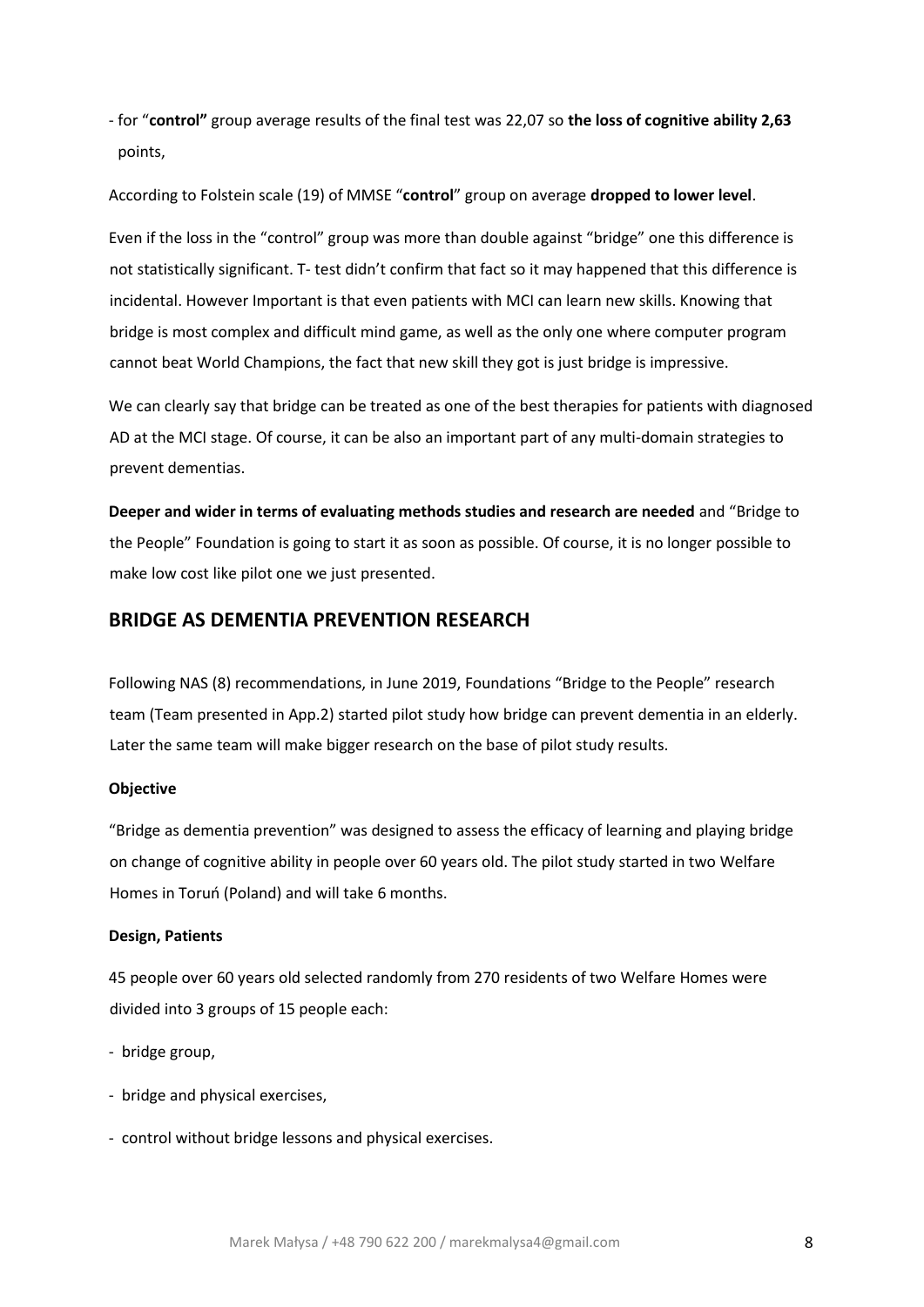Most of them had various health limitations, some of them on wheelchair , some with MCI but not diagnosed as Alzheimer disease

All of them were initially tested with:

- Brain-Derived Neurotropic Factor (BDNF) as studies suggest that neurotrophic factor have protective role against amyloid-beta toxicity (20),
- Mini-Mental State Examination (19),
- Clock Drawing Test (21),
- Geriatrics Depression Scale (22),
- PERMA test (23).
- other tests of physical abilities.

After initial tests bridge lessons and play were applied to "bridge" and "bridge and physical exercises" groups, 3 hours a week in the distance of 20 successive weeks.

### **Interventions**

Lessons of the game bridge, most brain activating mind- game, started with so-called mini-bridge where cards are open and the teacher is explaining rules of the game. Important is to start the real game as soon as possible to avoid early dropouts. After 3 weeks of "open game" residents started normal supervised play. Only a few of them had to stay on a mini-bridge level longer due to their cognitive limitations.

Same time physiotherapists had two hours a week exercises with "bridge and physical exercises" group in addition to bridge lessons and play. All exercises were appropriate to physical restrictions.

#### **Outcome measures**

The primary outcome measure is the change of cognitive ability in all groups. We will make again tests: MMSE, CDT, GDS and PERMA. Initial and final results of every individual in every group will be processed and discussed. Final tests are just running but slowly because of COVIN-19 problems.

We expect results analyses being ready in few months.

On that base future research plan on a higher number of participants will be defined.

# **The future continuation of research**

Research on bridge as dementia prevention strategy as well as bridge as Alzheimer Disease therapy will be continued by "Bridge to the People" Foundation later in 2020 and in 2021.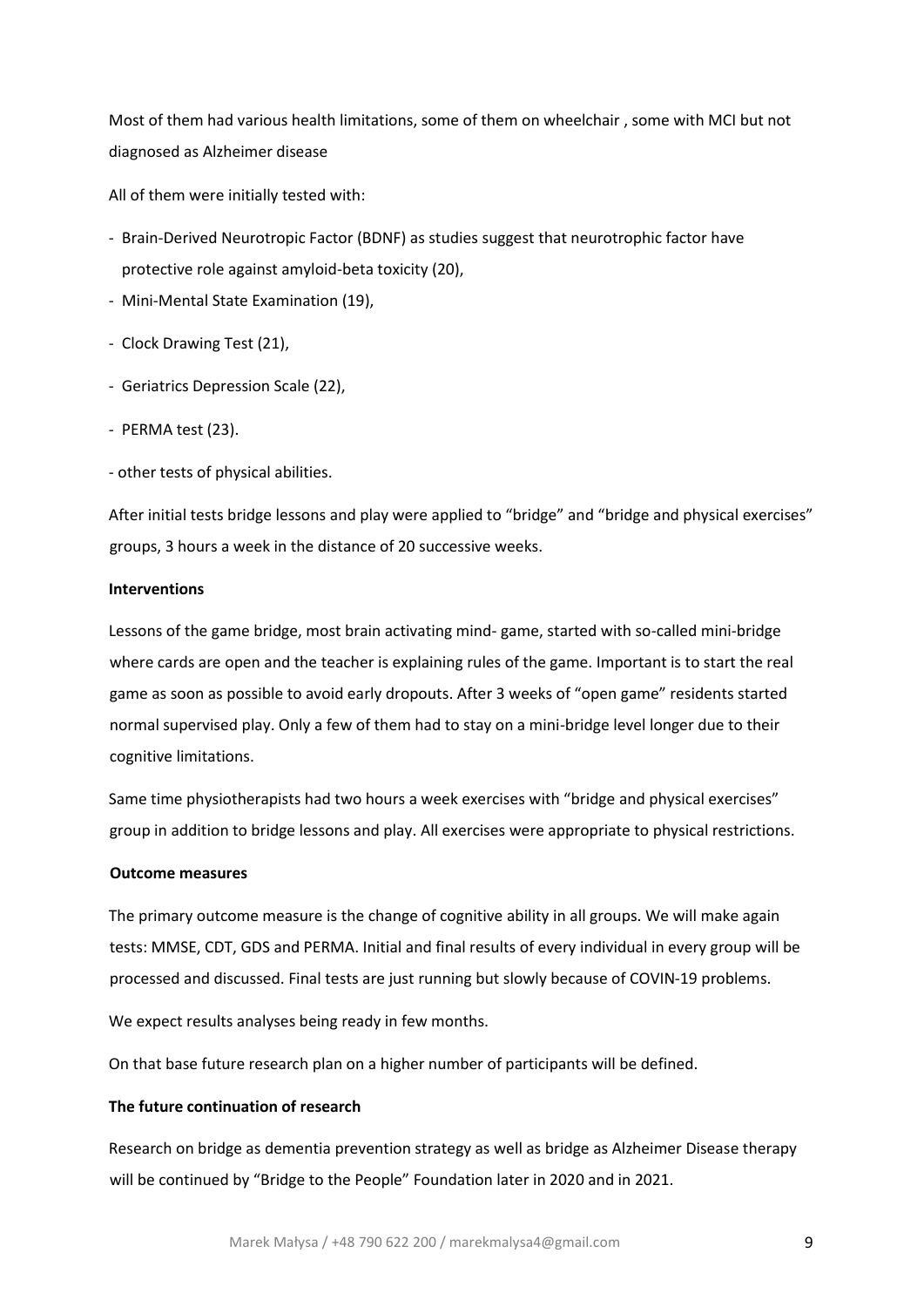Its size depends on funds we will be able to collect within short.

# **BRIDGE AS DEMENTIA PREVENTION IN PRACTICE – BRIDGE 60+ PROGRAM**

Following M. C. Diamond research results (9) I started with Polish Bridge Union program called BRIDGE 60+. The main goal of this action was to get as many as possible elder people to bridge into BRIDGE60+ centers created by me. We wanted to take elder people from social isolation.

In generally retired people in Poland are relatively poor, and the program was addressed especially to them. That is why in BRIDGE60+ centers, everything is for free. Bridge equipment, bridge books and bridge courses costs were sponsored by Ministry of Social Care within their project ASOS (Social Activation of Elderly) and one of insurance companies.

Starting from 2014 till now **310** special places for BRIDGE 60+ were created and supplied. More than **13.000** people started playing bridge and continue to play. We can say that the same number (310) of small social groups people from the neighbourhood, having also other kinds of common activities, started in all the country. From a small village to big cities.

Program BRIDGE 60+ is still developing also in other countries. I presented the program at Zonal Conferences of World Bridge Federation in Medellin, Cape Town, Singapore and Belfast. During The WBF Congress in Orlando, I refered BRIDGE 60+ idea to all other Federations. In several countries program started under various names.

# *I'd like to express my warmest thanks to: European Bridge League, Polish Bridge Union, Israeli Bridge Federation, Educational Foundation ACBL and our private donors Patricia Cayne, Daniel Zagorin and Georgis Bogdanis.*

# **REFERENCES**

- 1. World Health Organization report 2011.
- 2. Global Council on Brain Health recommendations on Cognitively Stimulating Activities 2017.
- 3. A Multidomain Two –Year Randomized Controlled Trial to Prevent Cognitive Impairment the FINGER study, Alzheimer Prevention Journal, January 2013.
- 4. Sajeev et al. "Late-Life Cognitive Activity and Dementia Epidemiology, 2016, Sept.27.
- 5. "STAJE" Support for Jewish Baby Boomers, 28.05.2015.
- 6. Blacker et al. Alzheimer Prevention Bulletin, 18.10.2016.
- 7. Vorghese et al. "Dementia in Elderly", New England Journal of Medicine 2003, 348,25.08.16.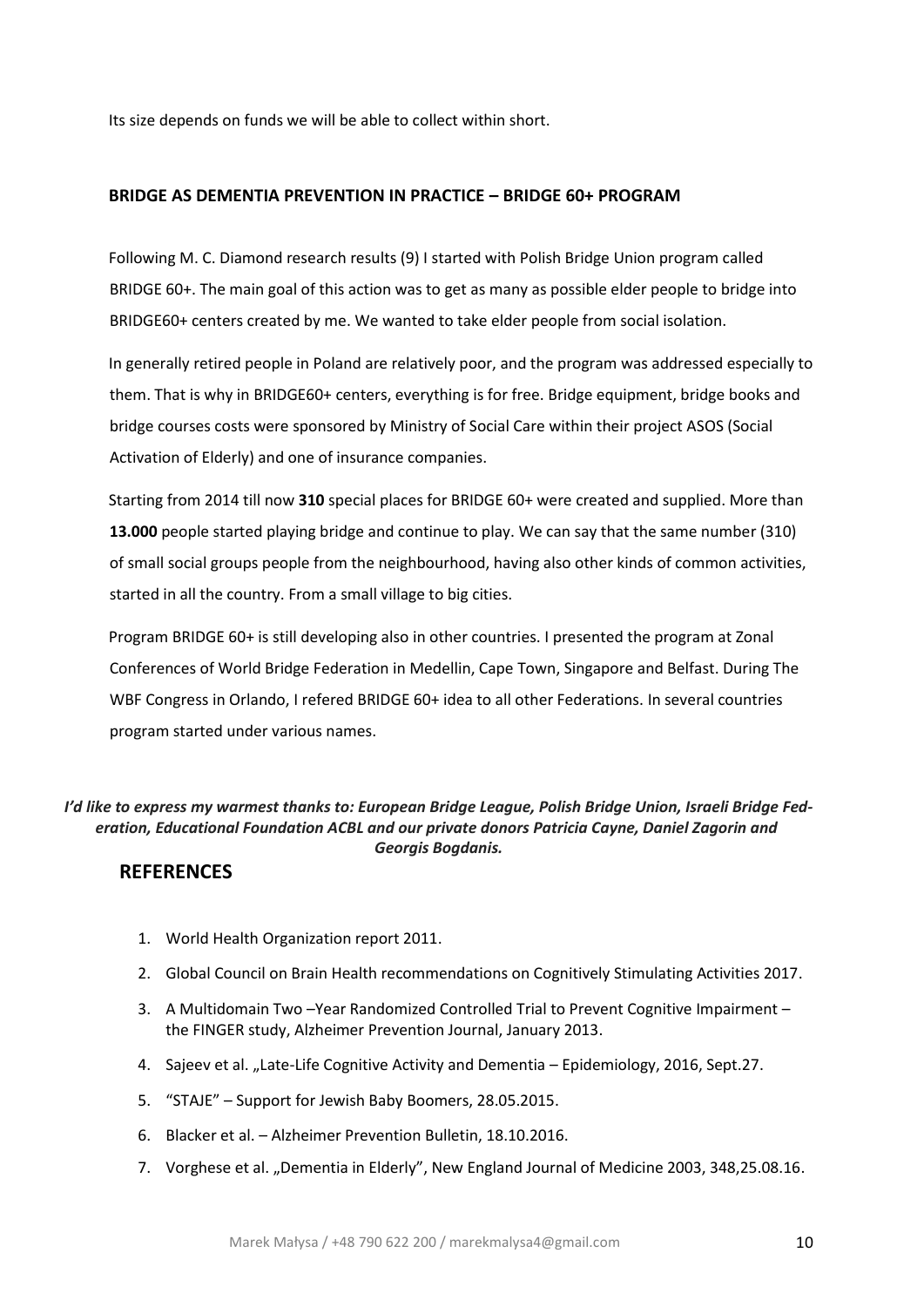- 8. National Academy of Science report, NIH News Releases, June 22, 2017.
- 9. M. C. Diamond, Berkeley, November 2000.
- 10. R. Ashworth, S. Punch, C. Small (2016) "A review of possible interventions into healthy aging and cognitive stimulation: Exploring the links between Bridge and dementia", Aylesbury: English Bridge Education & Development, [http://www.ebedcio.org.uk/health-wellbeing](http://www.ebedcio.org.uk/health-wellbeing-research)[research](http://www.ebedcio.org.uk/health-wellbeing-research)
- 11. G. E. Smith, American Psychology, 2016, May-June; 71: 268-275.
- 12. Leemrijse et al., NIVEL 2011, 2012.
- 13. A. Engving, Journal Alzheimer Disease 2014; 41, 779-791.
- 14. L. Maffei, Sci.Report 2017, 7, 39471.
- 15. J. Coyle, New England Journal of Medicine, 2003, 348-250816, Playing duplicate bridge prevents dementia in older people" , Jan.24 , 2013, Treddyffrin PA Patch.
- 16. L. C. Smith et al. Gerontological Society of America 1999.
- 17. Wneisch.E et al. "Cognitive stimulation intervention for elders with MCI compared with

normal aged subjects" – Aging Clinical and Experimental Research, 19 (4), 316-322.

- 18. Alistair Burns, Carol Brayne, Folstein. *Key Papers in Geriatric Psychiatry: mini-mental state: a practical method for grading the cognitive state of patients for the clinician. M. Folstein, S. Folstein and P. McHugh, Journal of Psychiatric Researc, 1975, 1, 189-198. "International* Journal of Geriatric Psychiatry". 13 (5), s. 285-294, May 1998.
- 19. MattsonMP, November 2008, Annals of NYAS 1114(1); 97-112.
- 20. K.L.Schulman et al. , Internet Journal Geriatric Psychology ; 619-627.
- 21. Sheikh et al. The Journal of Aging and Mental Health 1986, 5 (1-2), 165-173 22. M.Seligman, Penn Questionnaire Center.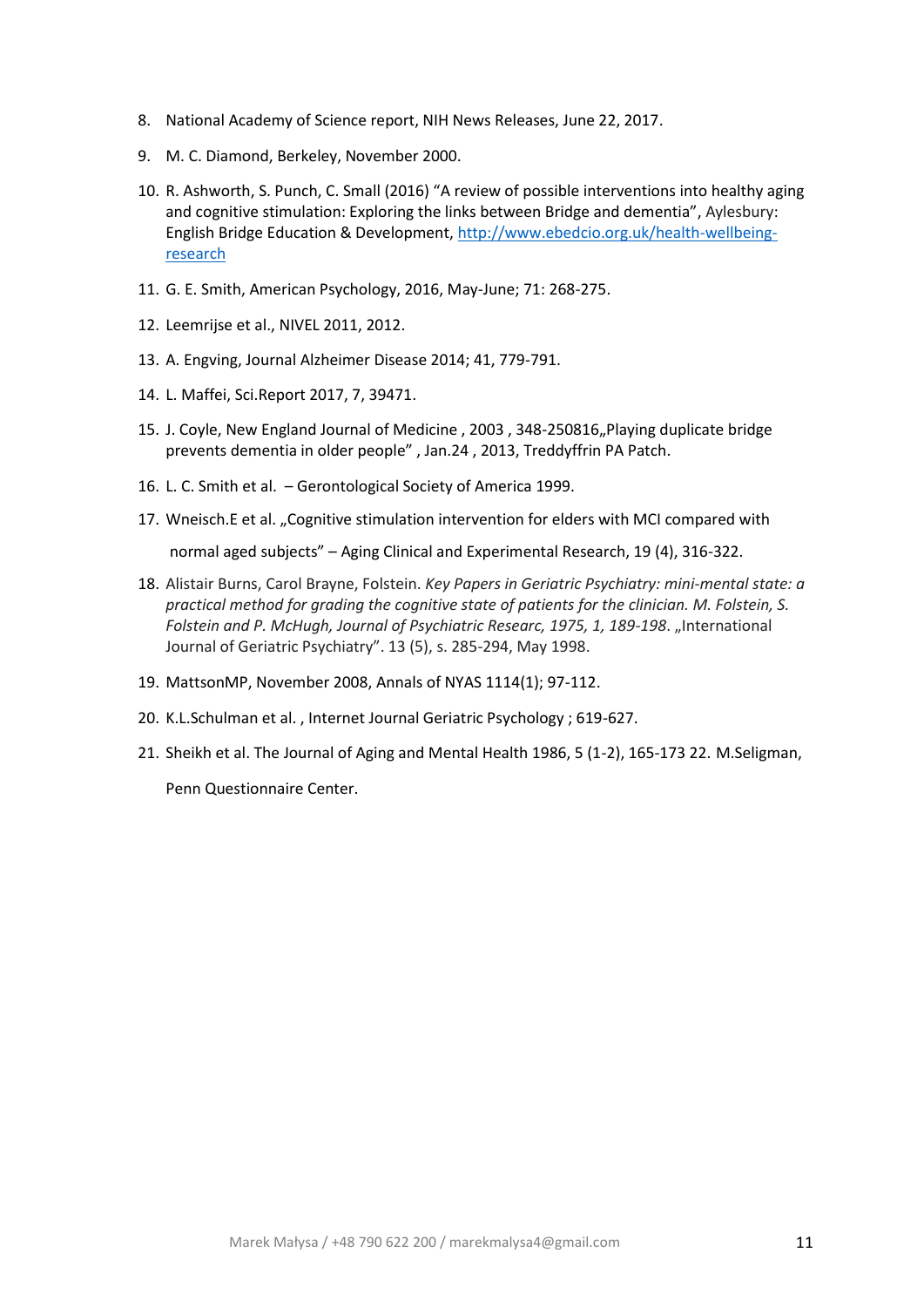#### **"Bridge to the People" Foundation**

Established in 2019. Foundation main and only purpose is to finance and run scientific research how playing bridge prevents and/or delays dementia (particularly Alzheimer disease), prevents social isolation of elderly and to promote research results.

Foundation is non- profit and all people involved in its activity work voluntarily.

## **Foundation President:**

Prof Piotr Błajet

#### **Foundation Council:**

Marek Małysa – chairman Anna Bogdanis – v-ce chairman Krzysztof Berlikowski – member

# **Foundation Scientific Council:**

Prof. Bruno Vellas (France) – University Toulouse Prof. Samantha Punch (Scotland) – Stirling University Prof. Wlodzisław Duch (Poland) – Nicolaus Copernicus University Toruń Prof. Piotr Błajet (Poland)- Nicolaus Copernicus University Toruń

Address: 80-283 Gdańsk, ul: Myśliwska 48c/6, Poland

Tax Id Number: 9571114598

Bank PeKaO S.A. accounts:

- PLN 58 1240 5442 1111 0010 9106 5963
- USD PL 40 1240 5442 1787 0010 9106 6146
- Euro PL 57 1240 5442 1978 0010 9106 8124
- SWIFT: PKOPPLPW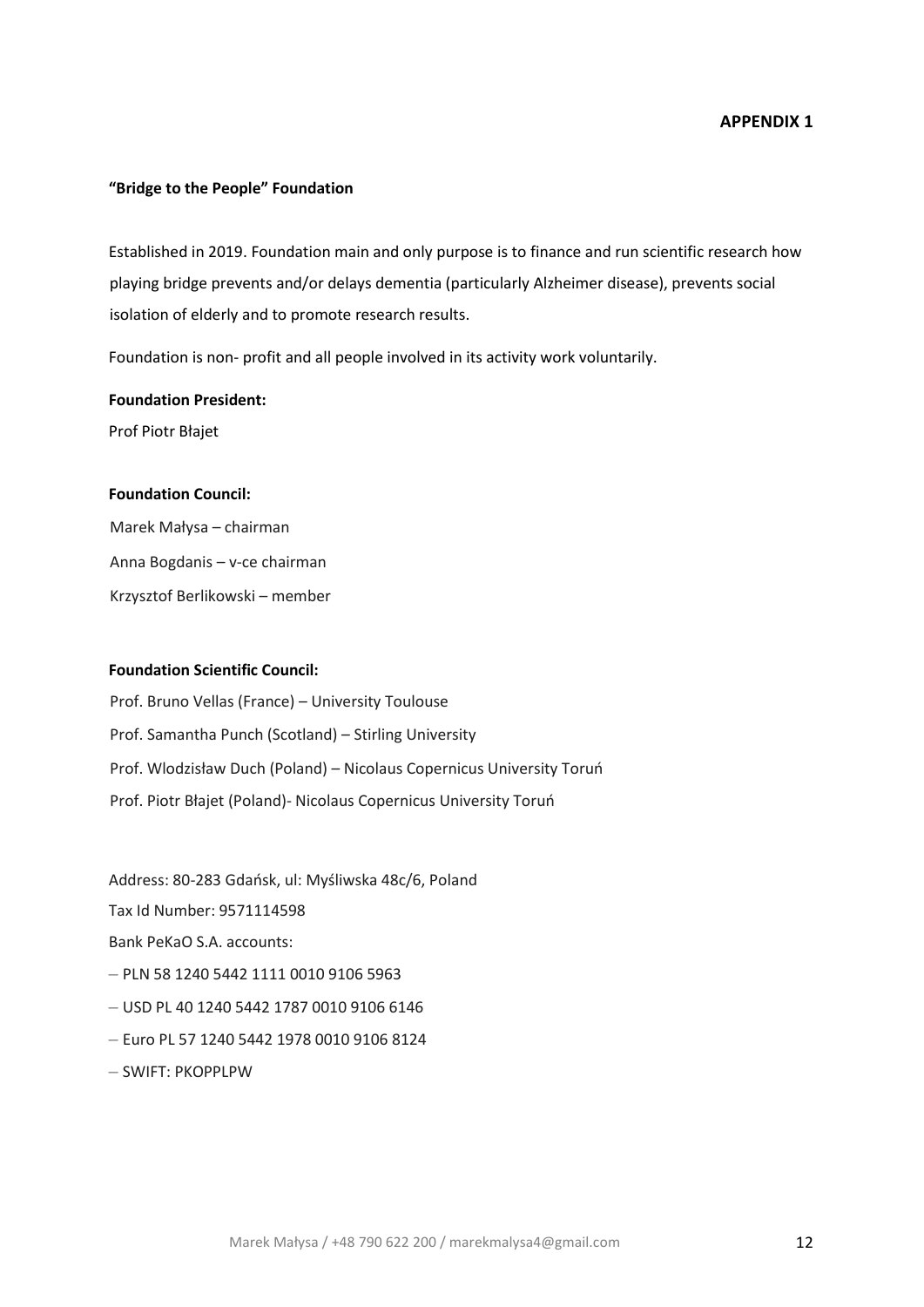#### **RESEARCH TEAM**

#### **Prof Kornelia Kędziora - Kornatowska**

Head of Department of Geriatrics Nicolaus Copernicus Copernicus University in Toruń, Collegium Medicum in Bydgoszcz since 2001. She earned her PhD in 1993, her habilitation in 1999. She received the title of professor in 2009. Her research focuses on ageing processes and diseases of an elderly ("of ageing" and "in ageing"). For the last 18 years, she has been conducting various studies of molecular, neuropsychological and clinical aspects of ageing and age-related diseases. She published numerous peer-reviewed articles and coauthored several books in topic of gerontology. She also took part in several studies in the field of clinical gerontology. Among them was "Polsenior" project exploring medical, psychological and socio-economical aspects of ageing in Poland (2006-2010) in which she had the lead role, as well as GRADYS program which looked into practical applications of virtual reality (VR) in enhancing cognitive functions in elderly (2014-2016). She is Editor-inChief of "Polish Gerontology", an official journal of Polish Gerontological Society, and Dean of Faculty of Health Science, Collegium Medicum in Bydgoszcz, Nicolaus Copernicus University in Toruń (since 2012).

#### **Prof Krzysztof Rubacha**

Head of the Department of Pedagogical Research Methodology NCU, Laboratory of Research Tools at the Polish Academy of Sciences, and an Editor-in-Chief of the Educational Studies Review. He deals with the methodology of scientific research: social and natural, statistical analysis of data, designing the research process and conducts empirical research on the psychosocial functioning of adults. He is the author of many tests to measure the level of selffulfilment, ethical orientation, educational strategies, performing social roles, and implementing adult developmental tasks. He received a doctoral degree at the University of Warsaw in 1994, a postdoctoral degree at the Nicolaus Copernicus University in 2000 and the title of professor in 2010.